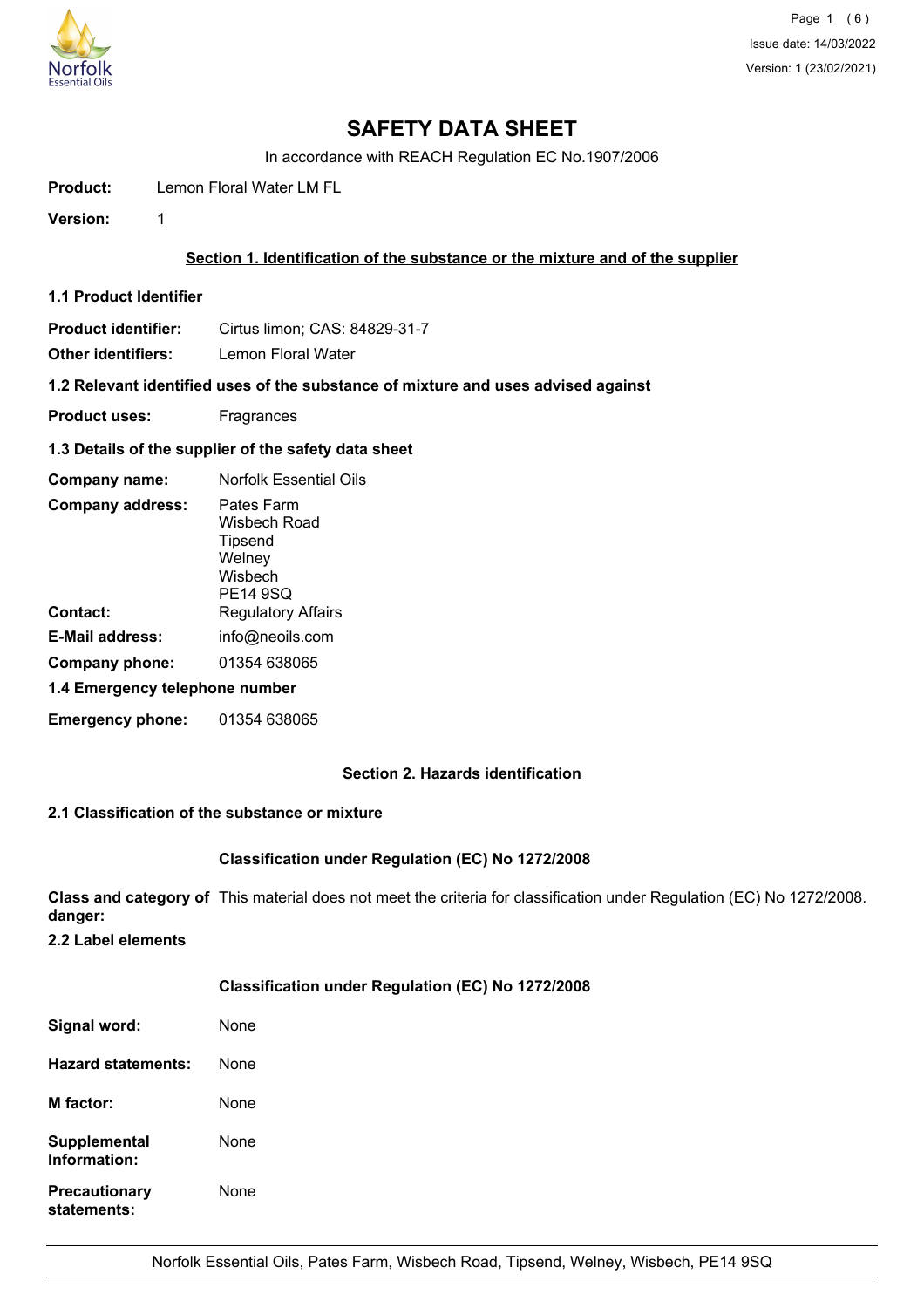

Page 2 (6) Issue date: 14/03/2022 Version: 1 (23/02/2021)

# **SAFETY DATA SHEET**

In accordance with REACH Regulation EC No.1907/2006

| Product:    | Lemon Floral Water LM FL |  |
|-------------|--------------------------|--|
| Version:    |                          |  |
| Pictograms: | None                     |  |

- **2.3 Other hazards**
- **Other hazards:** None

## **Section 3. Composition / information on ingredients**

**3.1 Substances**

**Product identifier:** Cirtus limon; CAS: 84829-31-7

## **Section 4. First-aid measures**

#### **4.1 Description of first aid measures**

| Inhalation:           | Remove from exposure site to fresh air, keep at rest, and obtain medical attention.                            |
|-----------------------|----------------------------------------------------------------------------------------------------------------|
| Eye exposure:         | Flush immediately with water for at least 15 minutes. Contact physician if symptoms persist.                   |
| <b>Skin exposure:</b> | Remove contaminated clothes. Wash thoroughly with soap and water. Contact physician if<br>irritation persists. |
| Ingestion:            | Rinse mouth with water and obtain medical attention.                                                           |

#### **4.2 Most important symptoms and effects, both acute and delayed**

None expected, see Section 4.1 for further information.

#### **4.3 Indication of any immediate medical attention and special treatment needed**

None expected, see Section 4.1 for further information.

# **SECTION 5: Firefighting measures**

#### **5.1 Extinguishing media**

Suitable media: Carbon dioxide, Dry chemical, Foam.

# **5.2 Special hazards arising from the substance or mixture**

In case of fire, may be liberated: Carbon monoxide, Unidentified organic compounds.

## **5.3 Advice for fire fighters:**

In case of insufficient ventilation, wear suitable respiratory equipment.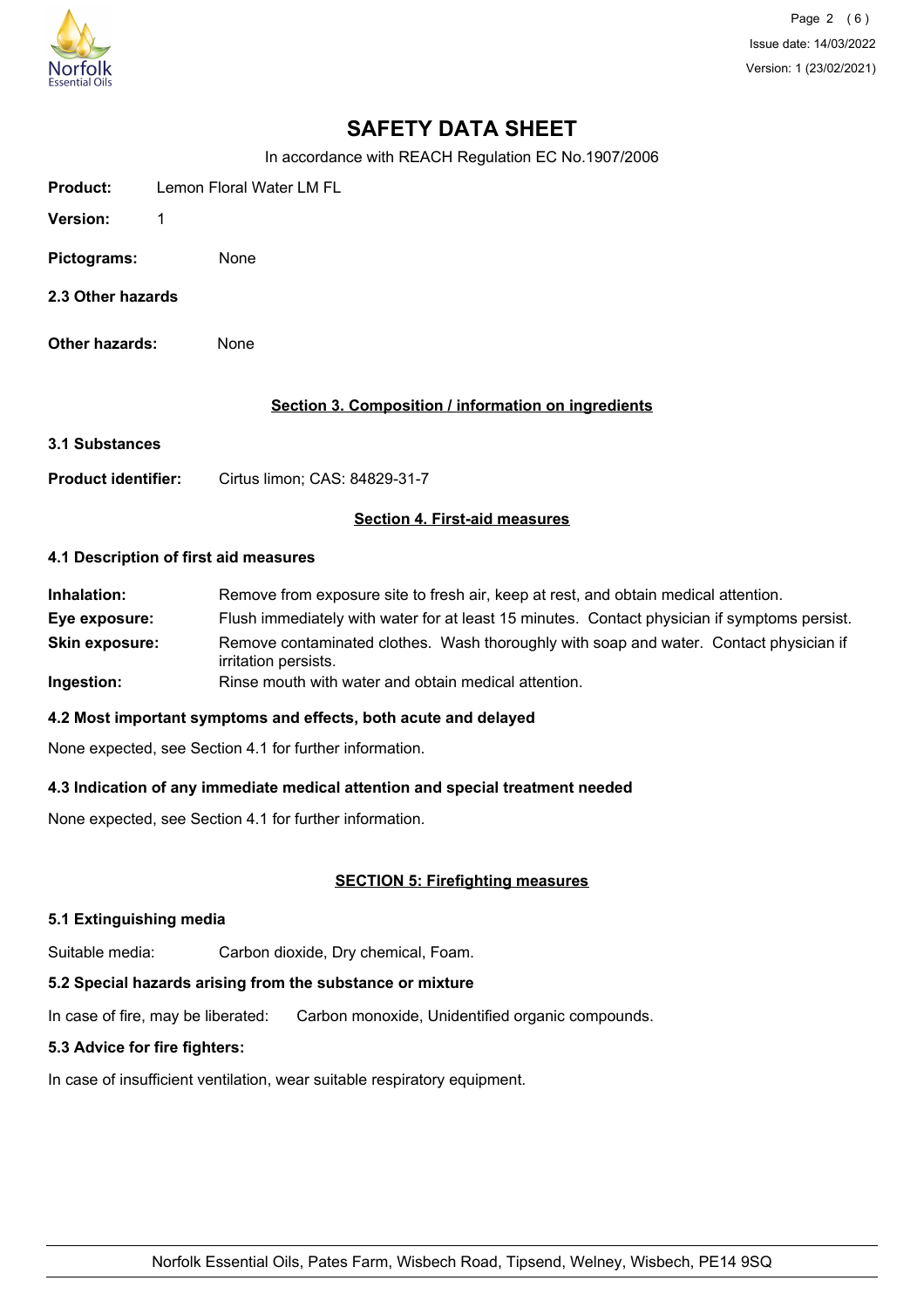

Page 3 (6) Issue date: 14/03/2022 Version: 1 (23/02/2021)

# **SAFETY DATA SHEET**

In accordance with REACH Regulation EC No.1907/2006

**Product:** Lemon Floral Water LM FL

**Version:** 1

## **Section 6. Accidental release measures**

#### **6.1 Personal precautions, protective equipment and emergency procedures:**

Avoid inhalation. Avoid contact with skin and eyes. See protective measures under Section 7 and 8.

#### **6.2 Environmental precautions:**

Keep away from drains, surface and ground water, and soil.

#### **6.3 Methods and material for containment and cleaning up:**

Remove ignition sources. Provide adequate ventilation. Avoid excessive inhalation of vapours. Contain spillage immediately by use of sand or inert powder. Dispose of according to local regulations.

#### **6.4 Reference to other sections:**

Also refer to sections 8 and 13.

# **Section 7. Handling and storage**

#### **7.1 Precautions for safe handling:**

Keep away from heat, sparks, open flames and hot surfaces. - No smoking. Use personal protective equipment as required. Use in accordance with good manufacturing and industrial hygiene practices. Use in areas with adequate ventilation Do not eat, drink or smoke when using this product.

# **7.2 Conditions for safe storage, including any incompatibilities:**

Store in a well-ventilated place. Keep container tightly closed. Keep cool. Ground/bond container and receiving equipment. Use explosion-proof electrical, ventilating and lighting equipment. Use only non-sparking tools. Take precautionary measures against static discharge.

#### **7.3 Specific end use(s):**

Fragrances: Use in accordance with good manufacturing and industrial hygiene practices.

# **Section 8. Exposure controls/personal protection**

#### **8.1 Control parameters**

Workplace exposure limits: Not Applicable

# **8.2 Exposure Controls**

#### **Eye / Skin Protection**

Wear protective gloves/eye protection/face protection

#### **Respiratory Protection**

Under normal conditions of use and where adequate ventilation is available to prevent build up of excessive vapour, this material should not require special engineering controls. However, in conditions of high or prolonged use, or high temperature or other conditions which increase exposure, the following engineering controls can be used to minimise exposure to personnel: a) Increase ventilation of the area with local exhaust ventilation. b) Personnel can use an approved, appropriately fitted respirator with organic vapour cartridge or canisters and particulate filters. c) Use closed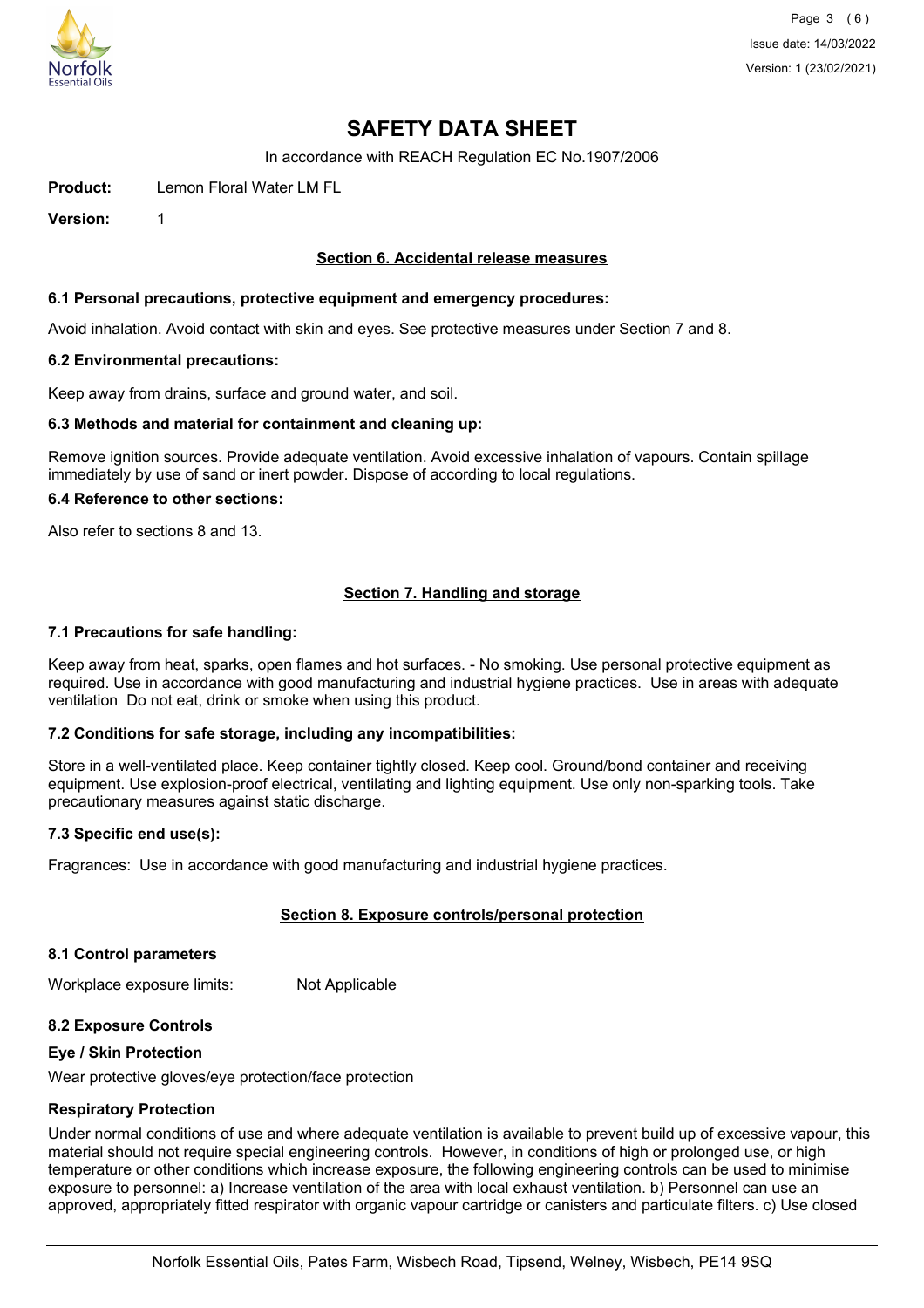

Page 4 (6) Issue date: 14/03/2022 Version: 1 (23/02/2021)

# **SAFETY DATA SHEET**

In accordance with REACH Regulation EC No.1907/2006

**Product:** Lemon Floral Water LM FL

**Version:** 1

systems for transferring and processing this material.

Also refer to Sections 2 and 7.

# **Section 9. Physical and chemical properties**

# **9.1 Information on basic physical and chemical properties**

| Appearance:                                   | Not determined                               |
|-----------------------------------------------|----------------------------------------------|
| Odour:                                        | Not determined                               |
| <b>Odour threshold:</b>                       | Not determined                               |
| pH:                                           | Not determined                               |
| Melting point / freezing point:               | Not determined                               |
| Initial boiling point / range:                | Not determined                               |
| <b>Flash point:</b>                           | $>$ 100 °C                                   |
| <b>Evaporation rate:</b>                      | Not determined                               |
| Flammability (solid, gas):                    | Not determined                               |
| Upper/lower flammability or explosive limits: | Product does not present an explosion hazard |
| Vapour pressure:                              | Not determined                               |
| Vapour density:                               | Not determined                               |
| <b>Relative density:</b>                      | Not determined                               |
| Solubility(ies):                              | Not determined                               |
| Partition coefficient: n-octanol/water:       | Not determined                               |
| <b>Auto-ignition temperature:</b>             | Not determined                               |
| <b>Decomposition temperature:</b>             | Not determined                               |
| <b>Viscosity:</b>                             | Not determined                               |
| <b>Explosive properties:</b>                  | Not expected                                 |
| <b>Oxidising properties:</b>                  | Not expected                                 |
| 9.2 Other information:                        | None available                               |

#### **Section 10. Stability and reactivity**

#### **10.1 Reactivity:**

Presents no significant reactivity hazard, by itself or in contact with water.

# **10.2 Chemical stability:**

Good stability under normal storage conditions.

# **10.3 Possibility of hazardous reactions:**

Not expected under normal conditions of use.

# **10.4 Conditions to avoid:**

Avoid extreme heat.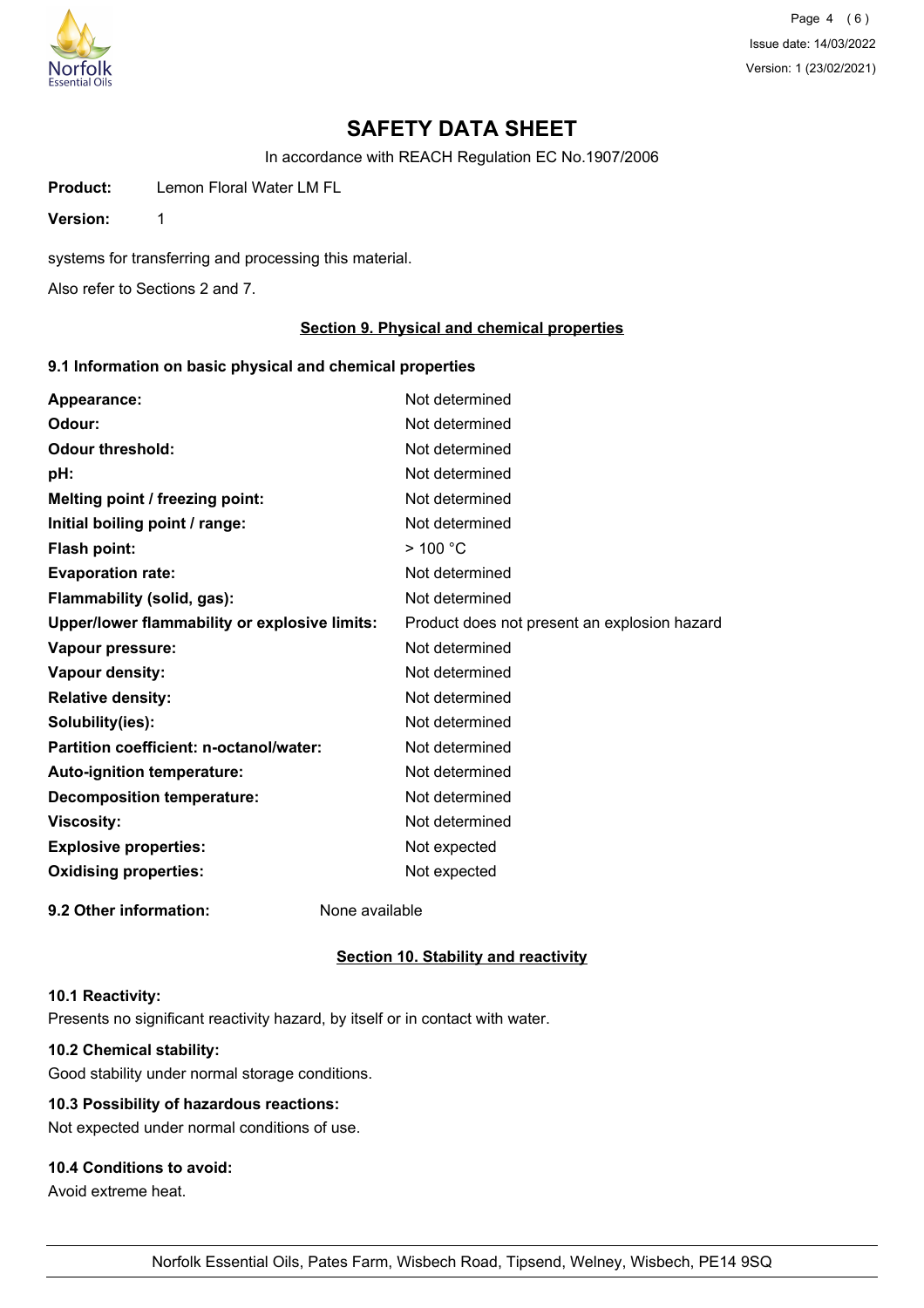

Page 5 (6) Issue date: 14/03/2022 Version: 1 (23/02/2021)

# **SAFETY DATA SHEET**

In accordance with REACH Regulation EC No.1907/2006

**Product:** Lemon Floral Water LM FL

**Version:** 1

## **10.5 Incompatible materials:**

Avoid contact with strong acids, alkalis or oxidising agents.

# **10.6 Hazardous decomposition products:**

Not expected.

# **Section 11. Toxicological information**

# **11.1 Information on toxicological effects**

This material does not meet the criteria for classification for health hazards under Regulation (EC) No 1272/2008.

| <b>Acute Toxicity:</b>                    | Based on available data the classification criteria are not met. |
|-------------------------------------------|------------------------------------------------------------------|
| <b>Acute Toxicity Oral</b>                | Not Applicable                                                   |
| <b>Acute Toxicity Dermal</b>              | Not Applicable                                                   |
| <b>Acute Toxicity Inhalation</b>          | Not Available                                                    |
| <b>Skin corrosion/irritation:</b>         | Based on available data the classification criteria are not met. |
| Serious eye damage/irritation:            | Based on available data the classification criteria are not met. |
| <b>Respiratory or skin sensitisation:</b> | Based on available data the classification criteria are not met. |
| Germ cell mutagenicity:                   | Based on available data the classification criteria are not met. |
| <b>Carcinogenicity:</b>                   | Based on available data the classification criteria are not met. |
| <b>Reproductive toxicity:</b>             | Based on available data the classification criteria are not met. |
| <b>STOT-single exposure:</b>              | Based on available data the classification criteria are not met. |
| <b>STOT-repeated exposure:</b>            | Based on available data the classification criteria are not met. |
| <b>Aspiration hazard:</b>                 | Based on available data the classification criteria are not met. |

# **Information about hazardous ingredients in the mixture**

Not Applicable

Refer to Sections 2 and 3 for additional information.

# **Section 12. Ecological information**

| 12.1 Toxicity:                      | Not available |
|-------------------------------------|---------------|
| 12.2 Persistence and degradability: | Not available |
| 12.3 Bioaccumulative potential:     | Not available |
| 12.4 Mobility in soil:              | Not available |
|                                     |               |

# **12.5 Results of PBT and vPvB assessment:**

This substance does not meet the PBT/vPvB criteria of REACH, annex XIII.

**12.6 Other adverse effects:** Not available

# **Section 13. Disposal considerations**

**13.1 Waste treatment methods:**